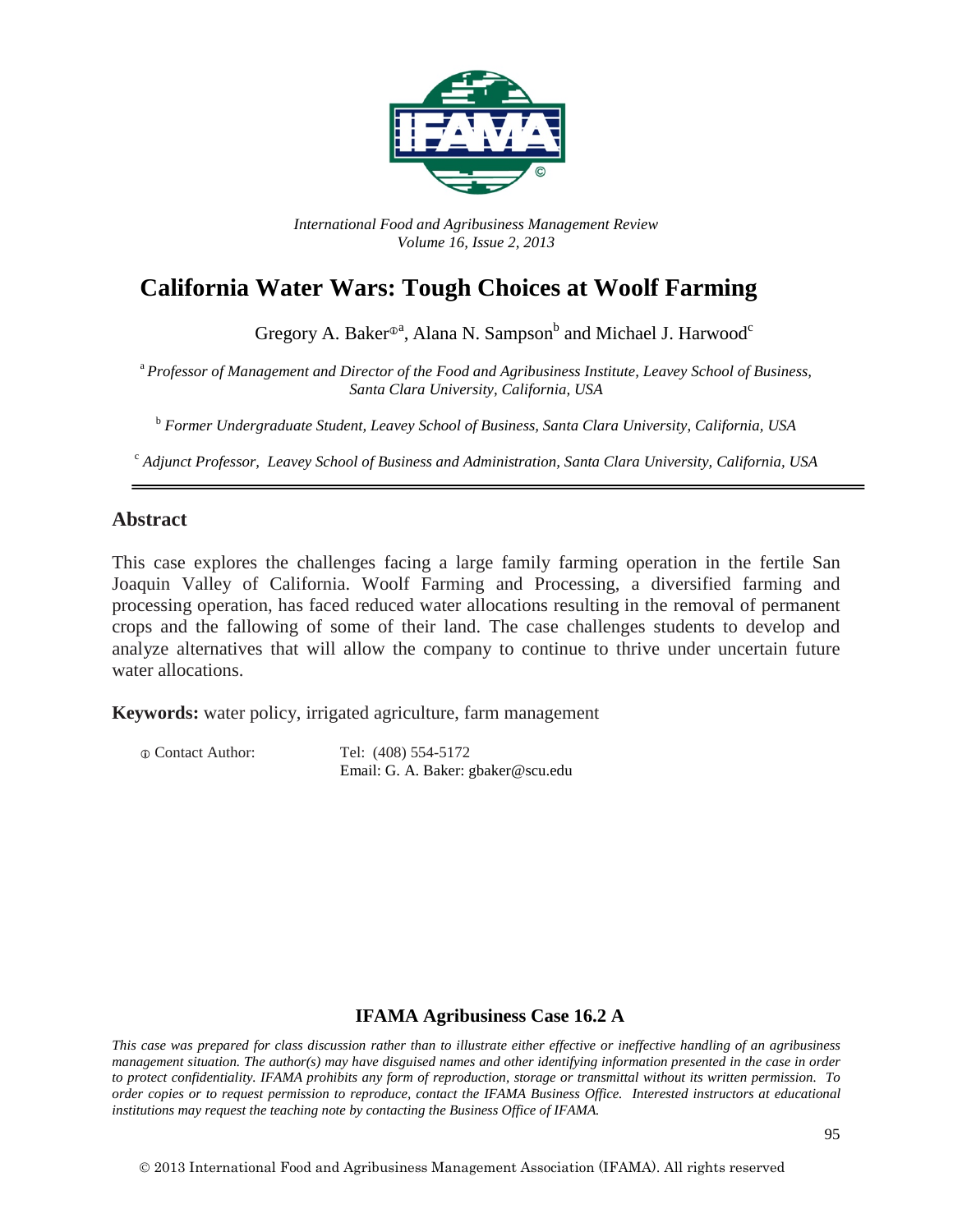# **Introduction**

In August 2009, Stuart Woolf, President of Woolf Farming and Processing, watched as fruitful almond trees were fed into an industrial grinder that transformed them into woodchips in a matter of seconds. Woolf Farming, a privately held, diversified, family farming business, and one of the most productive farming operations in California's San Joaquin Valley, was pulling up their valuable almond trees, not because of low product prices or lack of productivity, but because they lacked sufficient water to keep the trees alive. Throughout the state of California, fields have been fallowed and orchards removed because water allocations to farmers have been cut.

The development of water resources, funded by the federal and state governments, was instrumental to the development of California's economy. Competition for scarce water resources has ebbed and flowed, but it has been especially intense over the last 40 or so years since the advent of landmark environmental legislation. Farmers have been pitted against environmentalists in a battle that has been dubbed "fish versus farms." In some cases farmers from the north have clashed with farmers from the south in an attempt to stop the export of water from north to south. In recent years, farmers have suffered severe cutbacks due to decreased water availability and the EPA's mandates to increase allocations to environmental uses to protect threatened and endangered species.

Woolf Farming responded to the water cuts by reducing some of their farmed acreage, but, as Stuart admits, this is a short-term solution to a long-term problem. Furthermore, it is not sustainable from a business perspective. The Woolf family has been in the business since 1974, growing their operation by focusing on crop diversification and investment in conservation technologies. In addition to almonds, Woolf Farming cultivates other crops including grains, garlic, onions, pistachios, tomatoes, wine grapes, and roses. They own several processing plants where they produce value-added products, primarily processed almonds and tomato paste. Woolf Farming's profitability is highly dependent upon a steady and reliable flow of water for crop irrigation and production purposes; lack of water compromises its ability to stay in business as a family farm. It is evident that the current water situation will necessitate some significant changes, but what is the best course of action for Woolf Farming to follow in the midst of uncertainty?

# **Farming in California**

Agriculture makes a significant contribution to the California economy. Direct farm sales totaled approximately \$37 billion in 2008 with exports totaling about \$11 billion (California Department of Food and Agriculture 2009). California's 75,000 farms and ranches (which account for only 4% of the nation's farms), produced 12.8% of the nation's total agricultural value. Moreover, of the top ten most productive agriculture counties in the U.S., nine are located in California and more than 14 California counties record upwards of \$1 billion in agricultural production (California Department of Food and Agriculture 2009). California products have a reputation for quality and are distributed throughout the U.S. and world.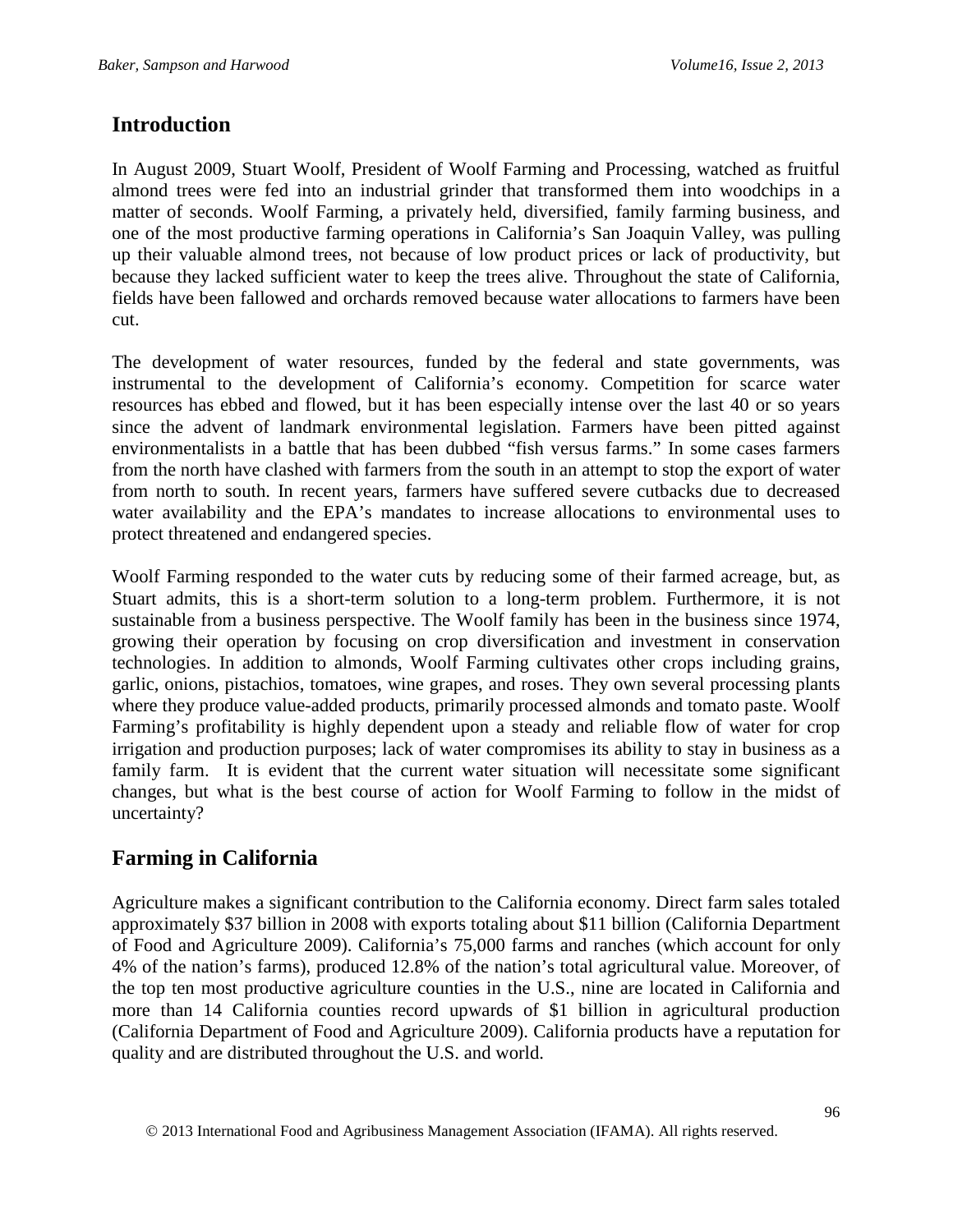California's agricultural prominence has been attributed to rich topsoil, an extended growing season, an abundance of sunshine… and, of course, water. Intensive farming began in the 1850's when miners drawn to California during the Gold Rush sought out alternative means of making a living through cattle ranching after the gold ran out. Gradually, farmers began dry land farming wheat and barley crops, eventually cultivating more water-intensive crops by drawing on ancient aquifers to meet the water demand. Subsequent large-scale agricultural production was made possible by investment in a complex water storage and delivery system, which allowed for the irrigation of the arid Central Valley.

The access to land, water, labor, and California's unique climate has provided California farmers with a comparative advantage in the agricultural marketplace. In 2007, California farmers produced over 400 crops and agricultural products, valued at \$36 billion and representing more than half of all U.S. grown fruits, tree nuts, and vegetables, making the state a prominent producer of high-value agricultural products on a national and global scale (California Department of Food and Agriculture 2009). California is the nation's sole producer (99% or more) of a large array of specialty crops including almonds, artichokes, clingstone peaches, figs, almonds, pomegranates, raisins, and walnuts.

The Central Valley (Exhibit 1), a large flat valley that stretches over 450 miles from north to south and over 80 miles from east to west, is the state's most important agricultural region. Some crops, such as almonds, are grown almost exclusively in this region (California Department of Food and Agriculture 2009). The northern portion of the Central Valley is drained by the Sacramento River and is known as the Sacramento Valley. Likewise, the southern portion of the Central Valley, drained by the San Joaquin River, is known as the San Joaquin Valley.



### **Exhibit 1.** Map of California and Major Water Storage and Delivery Systems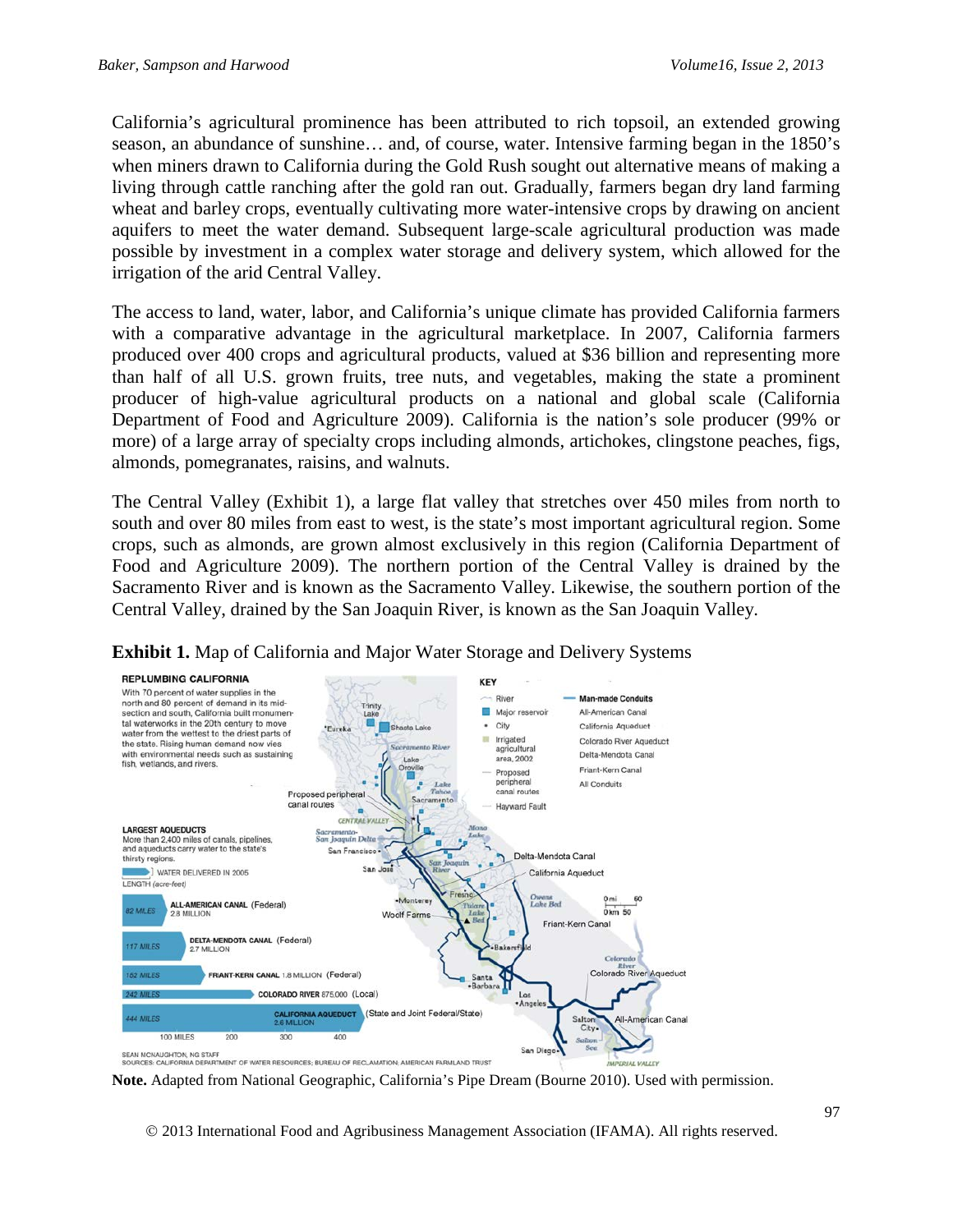# **Water Availability and Use in California**

Approximately 70 percent of all available water falls in the form of rain or snow in the northern, less populated region of California. Much of the moisture occurs as snow in the Sierra Nevada mountain range (eastern portion of the state) and flows into rivers and reservoirs when the snow melts in the spring. The greatest demand, for both agriculture and urban uses, lies in the southern two-thirds of the state (which includes much of the farmland and the large population centers of Los Angeles and San Diego), which receives only about 12 inches (30.48 cm) of rain annually. By comparison, many other important agricultural states and regions, such as Florida, receive over four times the amount of rainfall annually (NOAA 2010). When local surface water and underground aquifers were no longer able to meet farmers' demand for water, the state and federal governments built an elaborate system of water storage and conveyance mechanisms to deliver water to urban and agricultural users (Exhibit 1). The 1930's saw the construction of the Central Valley Project (CVP), a federally funded venture that delivers water from the Sacramento-San Joaquin River Delta to the dry south through pumping stations in the Delta. The CVP provides water for over 3 million acres (over 10 percent of the U.S.'s irrigated farmland) and includes 22 dams and reservoirs, 11 hydroelectric power-plants and 500 miles of canals and aqueducts (Bourne 2010). In 1960 the State Water Project (SWP) was built. The principal conduit for this system is a 444-mile concrete-lined canal, the California Aqueduct, which runs the length of the Central Valley. The SWP delivers water to over 23 million residents and irrigates over 600,000 acres of cropland (Bourne 2010).

The Colorado River Aqueduct is an example of local and federal cooperation. The Metropolitan Water District, which serves several southern California counties and includes the cities of Los Angeles and San Diego, operates the aqueduct. The aqueduct carries Colorado River water from Parker Dam (constructed by the federal government) to residential and commercial users in a sixcounty area and serves almost 20 million people.

In recent years, approximately 41 percent of California's developed water supply has been allocated to agriculture with approximately 48 percent allocated to environmental uses, and 11 percent going to urban users (Department of Water Resources 2010a).

## *The Water Crisis: Changes in the Market for Water*

In recent years, droughts and federal enforcement of environmental regulations have led to reduced water allocations to agriculture. Since 2007, California has experienced below average levels of rain and snowfall, which has contributed to lower water levels in both natural and manmade water reservoirs. Water allocations from the SWP are shown in Exhibit 2. See Bourne (2010) and Paul (2009) for more information on California's water system and the impact of the drought.

Population pressures are expected to further exacerbate the situation. Continued population growth and the consequent demand for water in urban areas are expected to increase. The state currently has 38 million residents and is expected to reach 50 to 60 million people by 2050. The water system was designed for a population of 16 million. Moreover, climate change predictions forecast more variable weather with intensified droughts and less water available to be captured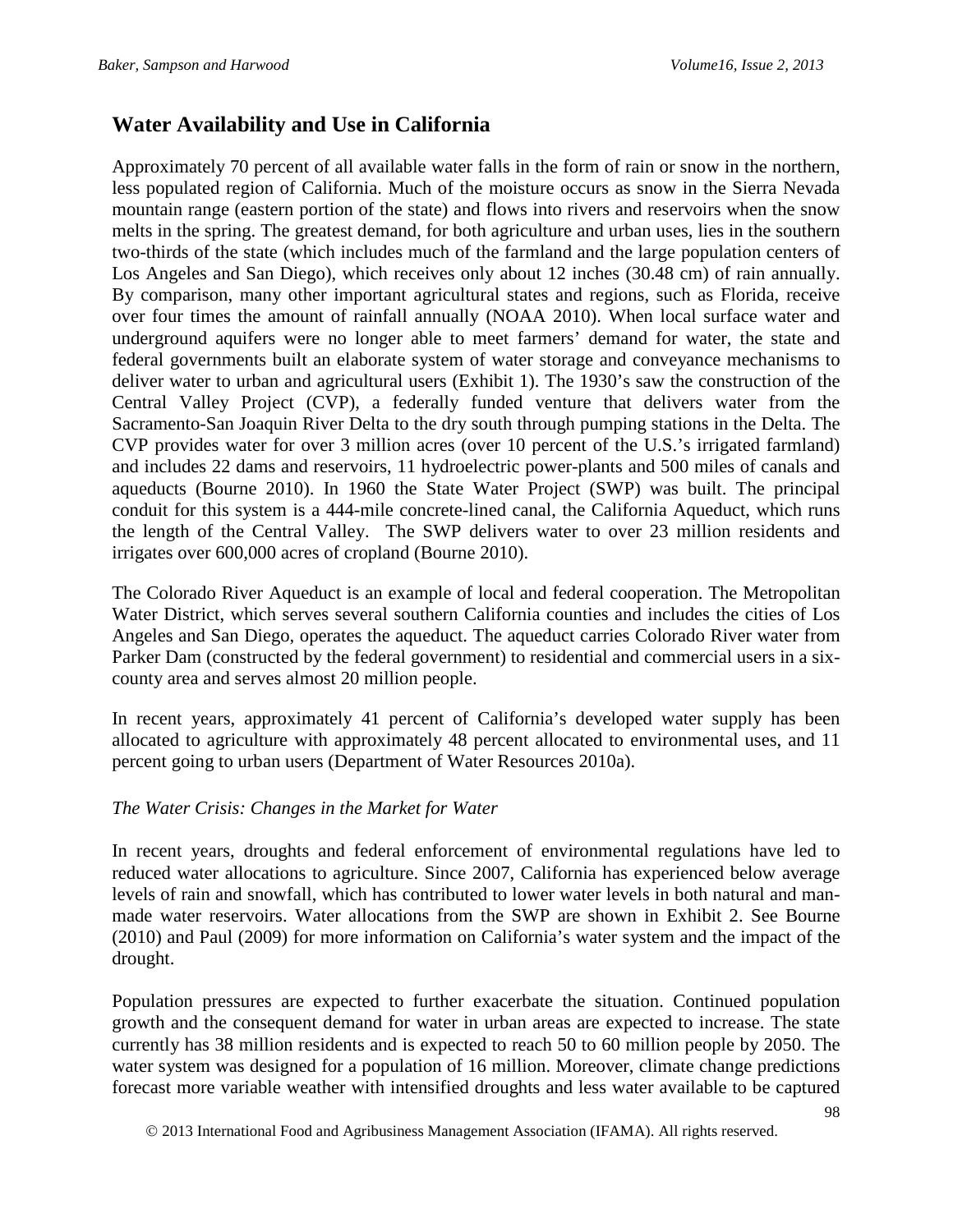in lakes and reservoirs in the coming years. The major water providers, including the state and federal governments, make allocations based on a complex set of rules and priorities. These include available supply, contractual obligations with farmers, cities, and other users, and legislative and judicial mandates. A reduced and more variable water supply coupled with the increased pressure on water demand from urban areas is expected to further exacerbate the conflict between urban and agricultural use of this limiting resource. While agricultural users have not yet seen their allocations reduced based on urban demand, agricultural water use is a frequent target for criticism given the high percentage of the developed water supply allocated to agriculture. Farmers have strong contractual and historical rights to their water allocations. However, it is not inconceivable that these allocations might be targeted by other groups through legislative action, judicial challenges, or California's ballot proposition process, which allows voters to make changes to the state's constitution and laws.

| Year | <b>Percent Allocation</b> |
|------|---------------------------|
| 2006 | 100                       |
| 2007 | 60                        |
| 2008 | 35                        |
| 2009 | 40                        |
| 2010 | 50                        |
| 2011 | 80                        |
| 2012 | 65                        |

**Exhibit 2.** State Water Project Allocations, 2007-12 **Source.** Association of California Water Agencies 2012.

## *Endangered Species Act (ESA) & the Delta Smelt*

Further confounding the issue, litigation regarding the 1973 Endangered Species Act (ESA) has limited the amount of water that is actually delivered to farmers via the SWP and the CVP. A decline in the delta smelt population, a threatened, three inch-long silver fish, indigenous to the Sacramento-San Joaquin River Delta has led U.S. district judges to limit the amount of water pumped out of the Delta for agricultural uses. Scientists have found that the smelt are threatened by fluctuating salinity levels resulting from the movement of fresh water through the Delta and are killed by being drawn directly into pumps that move the water. In 2007, a federal court order cut the amount of water pumped out of the Delta, increasing water allocations to the environment, in an effort to protect the fish. For farmers, this has meant lower water allocations. In 2009, many farmers received less than half of their historical, average contractual water allocations. While some in the agricultural community view this as a "fish versus farmers" debate, environmentalists and many scientists believe that the decline in smelt populations points to a larger problem of a collapsing delta ecosystem.

## *New Developments*

In 2009, the state of California passed a comprehensive Water Package creating a "framework for water managers, legislators and the public to consider options and make decisions regarding California's water future" (Department of Water Resources 2010a). The primary goals of the package were to ensure "a reliable water supply for future generations" and to restore "the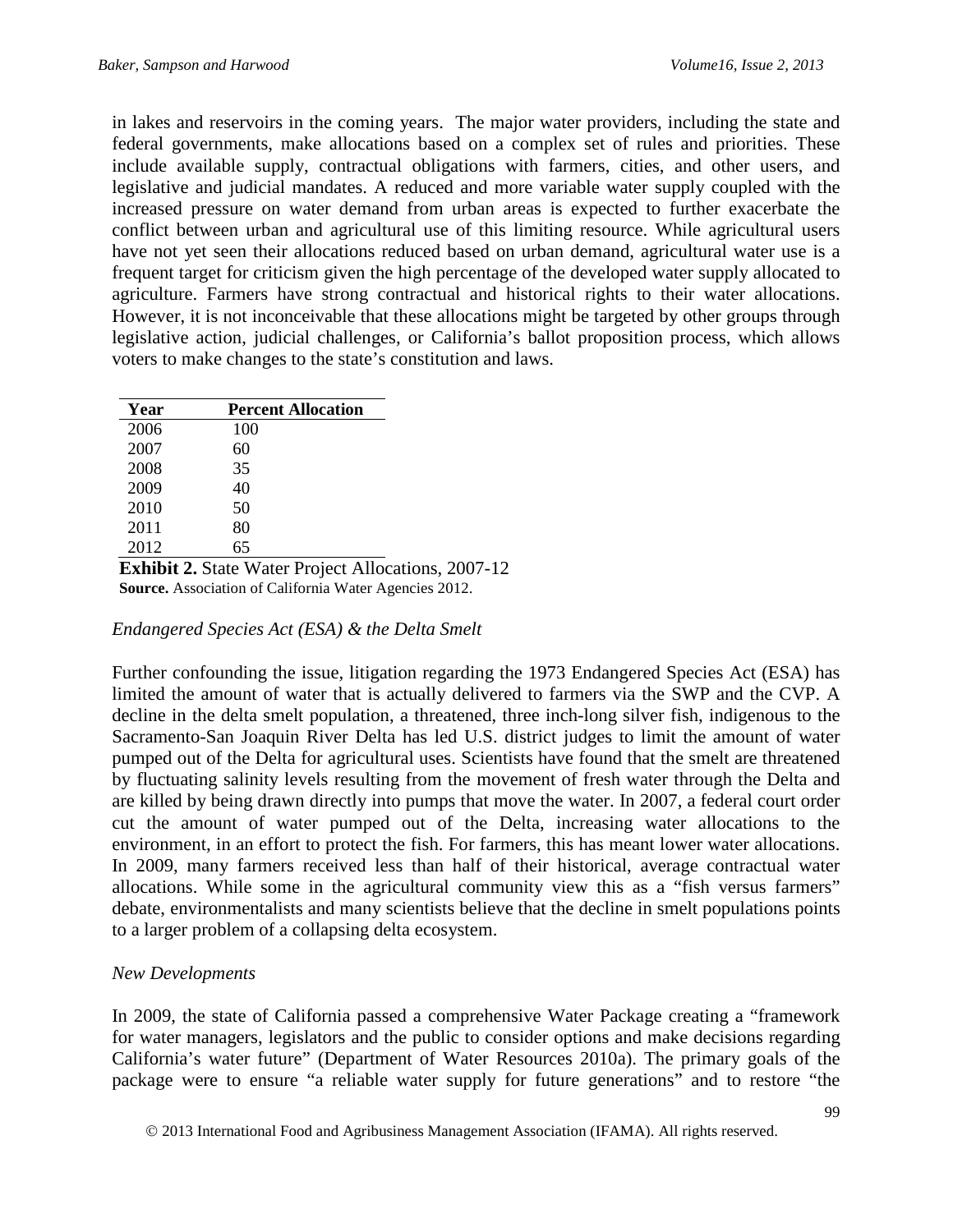Sacramento-San Joaquin Delta and other ecologically sensitive areas" (Department of Water Resources 2010b). The plan has set the stage for the possible development of an alternative conveyance system, sometimes known as the Peripheral Canal, which would reroute water around the Delta's winding waterways. While several proposals have been discussed, one alternative would provide 50 miles of canals at a 2012 cost of nearly \$11-13 billion. Ultimately, the goal of the Peripheral Canal would be to provide greater water reliability and improve environmental conditions in the Delta by rerouting fresh water flows around the environmentally sensitive areas. Plans to build the Peripheral Canal, the so-called final link in California's water system, were defeated once before in 1982 when the state ran out of money to fund the project, the federal government relinquished its support, and political support diminished with increasing public attention on the mounting environmental toll of big water projects. While the state's current water problems have generated renewed support for the Peripheral Canal, the \$11-13 billion price tag is a formidable obstacle in the context of the multi-billion dollar budget deficits the state has faced in recent years.

## **Woolf Farming**

With over 35 years in business, Woolf Farming has established itself as a leader in California agriculture, employing over 75 full-time workers on the farm and 800 employees in processing operations. Woolf Farming prides itself in running a highly efficient operation. They plant a diversified array of crops selected to yield the highest returns and to provide the flexibility needed to address fluctuations in market prices and water supply. It has been a leader in pursuing water-saving technologies such as drip irrigation. Permanent crops include almonds and pistachios, while annual plantings include cotton, tomatoes, garlic, and onions. Their valueadded operations include an almond processing plant where 40-50 million pounds of almonds are handled and distributed annually and a tomato processing plant that produces 3 million pounds of tomato paste per day. Additionally, Woolf Farming recently acquired two frozen vegetable processing companies that supply private label and industrial products. Exhibit 3 includes information on the major crops grown by Woolf Farming.

Additional information regarding water usage, cost, and returns for selected crops grown in the San Joaquin Valley is presented in Exhibit 4. This information is developed by the Cooperative Extension Service and includes most of the major crops grown by Woolf Farming as well as alternative crops grown in the San Joaquin Valley. The information provided by the Extension Service is generally consistent with the crop information for Woolf Farming. Taken together, Exhibits 3 and 4 present a fairly complete picture of the agricultural crop production opportunities for Woolf Farming. Although a crop budget is not available for garlic, water usage, cost, and returns are similar to that of onions.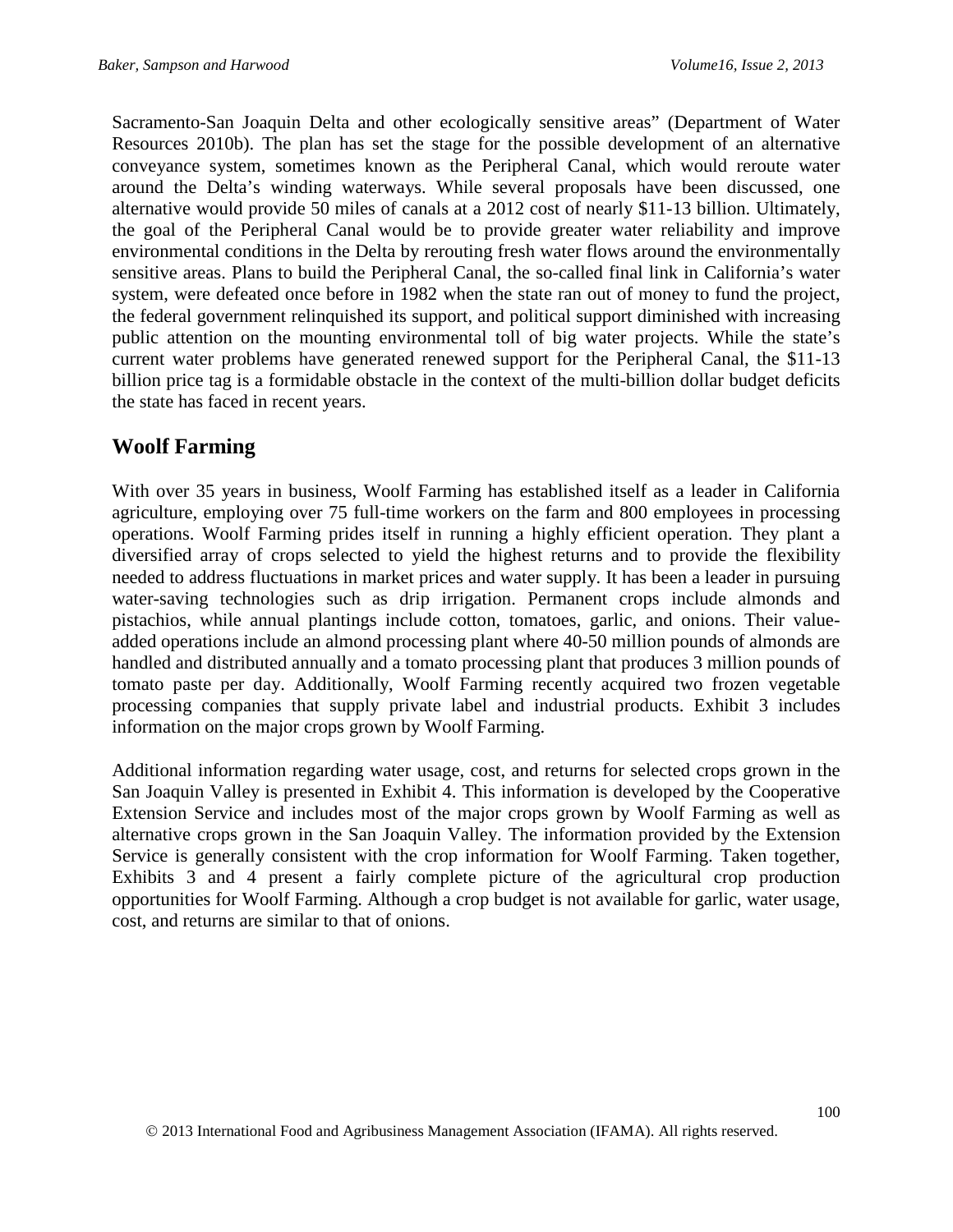| Crop                 | <b>Acres Planted</b><br>$(\text{percent})^a$ | <b>Price Per</b><br>Pound | <b>Yield in</b><br><b>Pounds Per</b><br>Acre | <b>Gross</b><br>Revenue<br>Per Acre | Gross<br><b>Margin Per</b><br>Acre |
|----------------------|----------------------------------------------|---------------------------|----------------------------------------------|-------------------------------------|------------------------------------|
| <b>Almonds</b>       | 19.0                                         | \$1.85                    | 2,750                                        | \$5,088                             | \$1,372                            |
| <b>Pistachios</b>    | 16.3                                         | \$2.25                    | 3,500                                        | \$7,875                             | \$5,715                            |
| <b>Onions</b>        | 2.6                                          | \$0.65                    | 4,000                                        | \$2,600                             | \$670                              |
| Tomatoes, processing | 33.0                                         | \$0.33                    | 96,000                                       | \$2,120                             | \$405                              |
| Garlic               | 1.8                                          | \$0.13                    | 20,000                                       | \$2,600                             | \$770                              |
| Fallow               | 27.3                                         | $\overline{\phantom{0}}$  |                                              |                                     | -                                  |

### **Exhibit 3.** Woolf Farming, Selected Information, 2009

<sup>a</sup>Total acres planted is shown as a percent of Woolf Farming's principal crops, not total acres planted.

| Crop              | <b>Irrigation System</b> | <b>Unit Water</b><br><b>Usage</b> | <b>Unit Water</b><br>$\text{Cost}^{\text{a}}$ | <b>Total</b><br>Water<br>Cost | <b>Total</b><br><b>Operating</b><br>$\text{Costs}^b$ | <b>Net Returns</b><br>Above Op.<br>Cost |
|-------------------|--------------------------|-----------------------------------|-----------------------------------------------|-------------------------------|------------------------------------------------------|-----------------------------------------|
|                   |                          | acre-ft.                          | acre-ft.                                      | per acre                      | $\frac{s}{area}$                                     | $\frac{s}{ace}$                         |
| Almonds           | Flood (canal)            | 4.25                              | \$110                                         | \$468                         | \$2,154                                              | \$1,847                                 |
| <b>Almonds</b>    | Micro-sprinkler          | 3.50                              | \$110                                         | \$385                         | \$2,391                                              | \$461                                   |
| <b>Pistachios</b> | Drip (canal)             | 3.92                              | \$110                                         | \$431                         | \$1,593                                              | \$2,443                                 |
| Wine grapes       | Drip (well)              | 1.33                              | \$110                                         | \$147                         | \$3,069                                              | (\$144)                                 |
| Onions            | Drip (canal)             | 3.33                              | \$110                                         | \$367                         | \$3,987                                              | \$1,213                                 |
| Tomatoes, fresh   | Furrow (canal)           | 3.00                              | \$110                                         | \$330                         | \$5,668                                              | \$1,092                                 |
| Wheat             | Surface (canal)          | 1.67                              | \$110                                         | \$183                         | \$579                                                | \$76                                    |
| Cotton            | Furrow (canal)           | 2.50                              | \$110                                         | \$275                         | \$796                                                | \$266                                   |
| Corn <sup>c</sup> | Furrow (well/canal)      | 3.67                              | \$110                                         | \$404                         | \$1,204                                              | (\$133)                                 |

### **Exhibit 4.** Selected Central Valley Crop Production Cost & Return Studies

**Source.** Agriculture and Resource Economics Various Years.

<sup>a</sup>The various water costs per acre-foot used in the studies are amended to reflect Westland Water District fees of \$110/acre-foot. <sup>b</sup>Operating Cost figures exclude overhead and investment costs, which are higher for perennial crops (grapes, nut trees). <sup>c</sup>The corn study is amended to include a CA corn price of \$6.00/bushel, instead of the low \$4.20/bushel assumed in the study.

**Note.** Canal indicates that surface water is the source and well indicates that the water is pumped from underground wells. The method of application is indicated as: flood, where the whole field is flooded; furrow, where water flows through trenches in the field; micro-sprinkler, where small sprinklers attached to a hose spray water, and drip, where small emitters attached to a hose drip water. Surface irrigation for wheat is typically with either sprinkler, where sprinklers spray water over a wide area, or furrow.

Historically, Woolf Farming has relied on its water allocation through the Westlands Water District for water to irrigate its crops. The surface water allocation from the Westlands Water District, priced at \$110 per acre-foot, is the least expensive source of water. In years when water is plentiful, a full allocation provides Woolf Farming with 2.65 acre-feet (an acre-foot equals 325,851 gallons) per acre to the entire farm.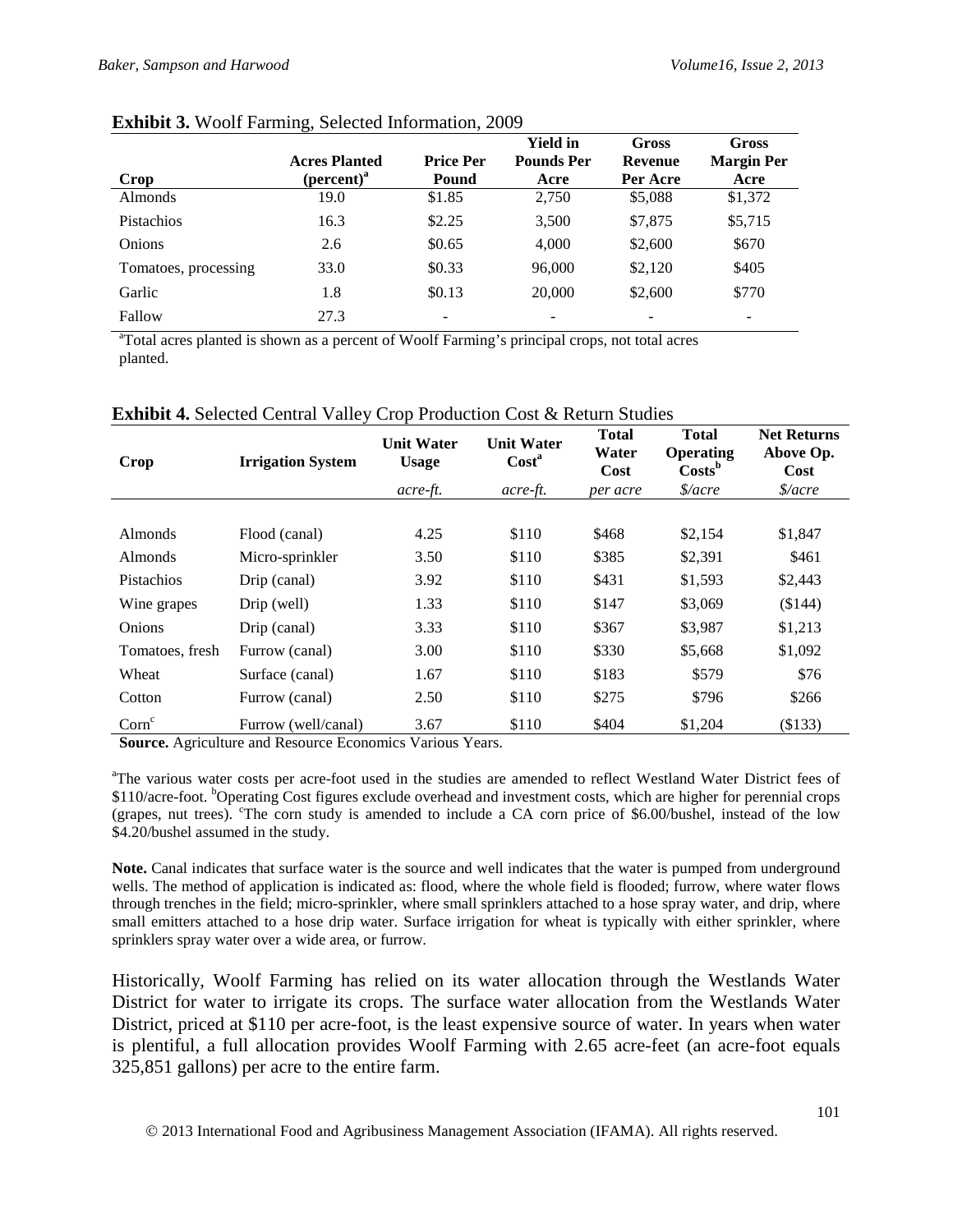To close the water gap, Woolf Farming uses groundwater pumped from their land to supplement surface water. Groundwater costs about \$130 per acre-foot to pump and Woolf Farming has the capacity to pump approximately 1 acre-foot of water per acre across the entire ranch. However, water in the local wells contains levels of dissolved salts that are much higher than that of surface water from the delta, resulting in a toxic build up of salts in the soil. Moreover, removing too much groundwater without replacing it can result in land subsidence (sinking of the land resulting in a permanent loss of underground water storage capacity). Pumping ground water has provided short-term relief, but it ultimately compromises the health of crops and the soil quality. Any use of well water will increase the salt load. Therefore a greater reliance on well water will result in a larger impact on crop quality and yields, although some crops, such as cotton tend to tolerate higher concentrations of salt.

To fully utilize its farmland in the best of years, Woolf Farming needs to supplement its surface water and ground water sources by purchasing water from those entities that do not use their entire allocation. This has been the case in recent years as water allocations have been declining. Allocations from the Westlands Water District were 50 percent in 2007, 40 percent in 2008, and 10 percent in 2009. The company has also made supplemental water purchases in recent years directly from the district. Purchased water is used as a last resort, since the cost is about \$260 per acre-foot.

Woolf Farming has managed its water by giving permanent plantings priority since no water means losing the trees and a loss of the investment in the plantings valued at thousands of dollars per acre. In short water years, the first step has been to reduce the land planted to annual crops. However, in recent years, the outlook for future allocations of water has been so dire, that Stuart made the decision to remove over 1,200 acres of mature almond trees.

Complicating matters further, agricultural users typically do not know what their allocations will be until after the planting decision is made. Preliminary allocations are made based on estimates of the available water supply, which in turn is based largely on estimates of the winter snowpack. These estimates are updated as the snowpack melts and better information becomes available. However, final allocations are not made until later in the spring. According to Stuart, the uncertainty surrounding how much water they will receive results in the inefficient use of resources and makes planning difficult. Moreover, Woolf Farming is a vertically integrated operation, with almonds and tomatoes being processed in their company-owned processing facilities. For most commodities, the price will not be known until close to harvest. In what has become a family mantra, Stuart says that they "plan for the worst and hope for the best."

The impact of reducing the number of acres farmed has been felt throughout the company. Total returns to the ranch have declined somewhat, but the decline in acres farmed has been offset by higher prices due to acreage reductions throughout the state. It has been particularly hard on the labor force as both the full-time and seasonal labor force has declined. However, Stuart has told his foremen and key managers that they will survive and prosper by focusing on the right crops with the best returns.